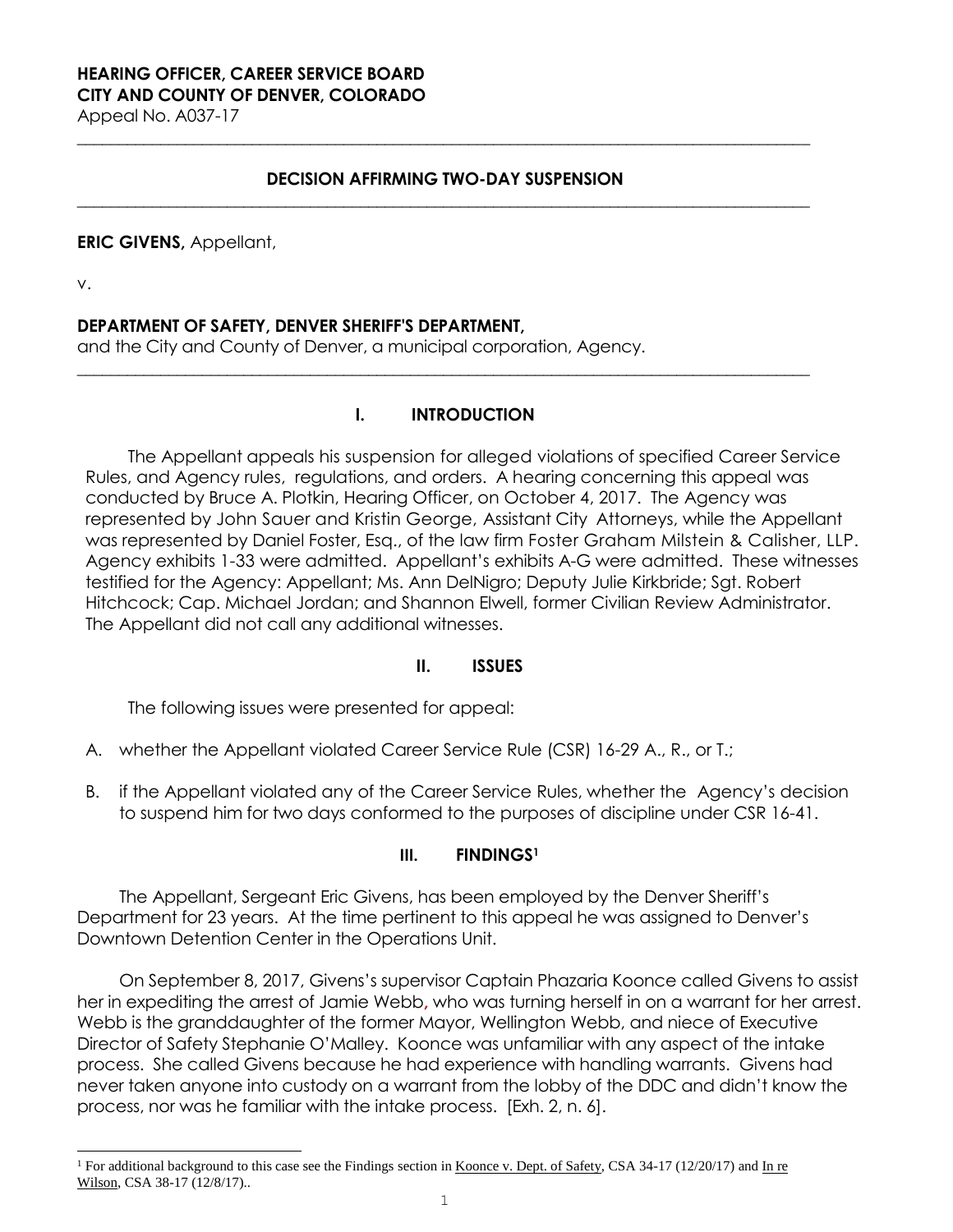Koonce told Givens her goal was to expedite Webb's appearance in court. She asked Givens if he still knew people in the NCIC who could expedite the warrantchecking process.

Koonce and Givens met Webb in the DDC lobby. Givens went to the ID bureau to retrieve Webb's warrant. He explained to the civilian agent that he was trying to expedite the process, because the warrant was for the granddaughter of the former Mayor. In her 12 years in the warrants division, the Agent had never been asked to expedite the book-in process for anyone other than for safety reasons, such as a violent inmate. The Agent referred Givens to her supervisor. The supervisor later said it was the first time she had been asked to expedite a warrant because of a family relationship.

Givens told the warrants supervisor he was trying to expedite Webb's warrant so that she could go to court the same day. The supervisor asked her manager to notify the Commander of the unit - Commander Lisa Fair - about the request. Fair accommodated Givens's request. The supervisor told her staff to expedite the process, which meant taking Webb's warrant out of sequence and processing her warrant before any others. The supervisor calculated expediting Webb's warrant saved several hours compared with the normal process.

Givens went to the Intake Unit before returning to the lobby to meet Koonce and Webb. He asked Deputy Kirkbride for Webb's paperwork, announcing "I'm going to go take it to Records to try and get her to court the same day." Deputy Kirkbride felt it was not her place to question superior officers Koonce and Givens, about the failure to follow normal procedures in the Intake area, but the incident created widespread discussion about the special treatment afforded Webb. Givens returned to the DDC lobby to meet Koonce and Webb with Webb's now-processed warrant.

The normal procedure for a self-reporting arrestee is to provide photo identification. The Information Officer then calls Intake and an officer comes to the lobby to handcuff, pat down the arrestee, and walk them back to Intake. The inmate is escorted through metal detectors, with emptied pockets, and everything metal is removed. The inmate is searched again by facing the wall on footprints painted on the floor, and a deputy searches them head to toe. The deputy then passes a wand called a Transfrisker over the arrestee's entire body to search for metal. Deputies also check inside of the mouth, bare feet, and shoes and socks. Arrestees then walk through another metal detector, then stand for their photograph, after which they sit in a waiting area while their cell assignment is determined. In short, the intake process is extensive and exacting in order to maximize security and to avoid security risks.

Koonce conducted a required cursory search of Webb, but did not handcuff Webb when she took custody of her in the lobby as required. Koonce and Givens walked Webb the wrong way, against the normal inmate processing direction, to the Intake area, did not have Webb pass through the metal detector, did not use a Transfrisker, did not thoroughly pat-search her as required in the Intake area, and did not require Webb to remove metal beads from her hair.

Intake Deputies Kirkbride and Pohl told Sergeant Hitchcock, a 22-year veteran, that Koonce and Givens were "walking somebody through." [Exh. 9-2]. Sgt. Hitchcock intervened, announcing "we're not walking anyone through." Givens protested "it's Mayor Webb's granddaughter," but Hitchcock replied, "I don't care about that, she's not walking through." Hitchcock later said it was not Koonce's or Givens's function to take an inmate to Intake and described their route as "'cross-contamination' because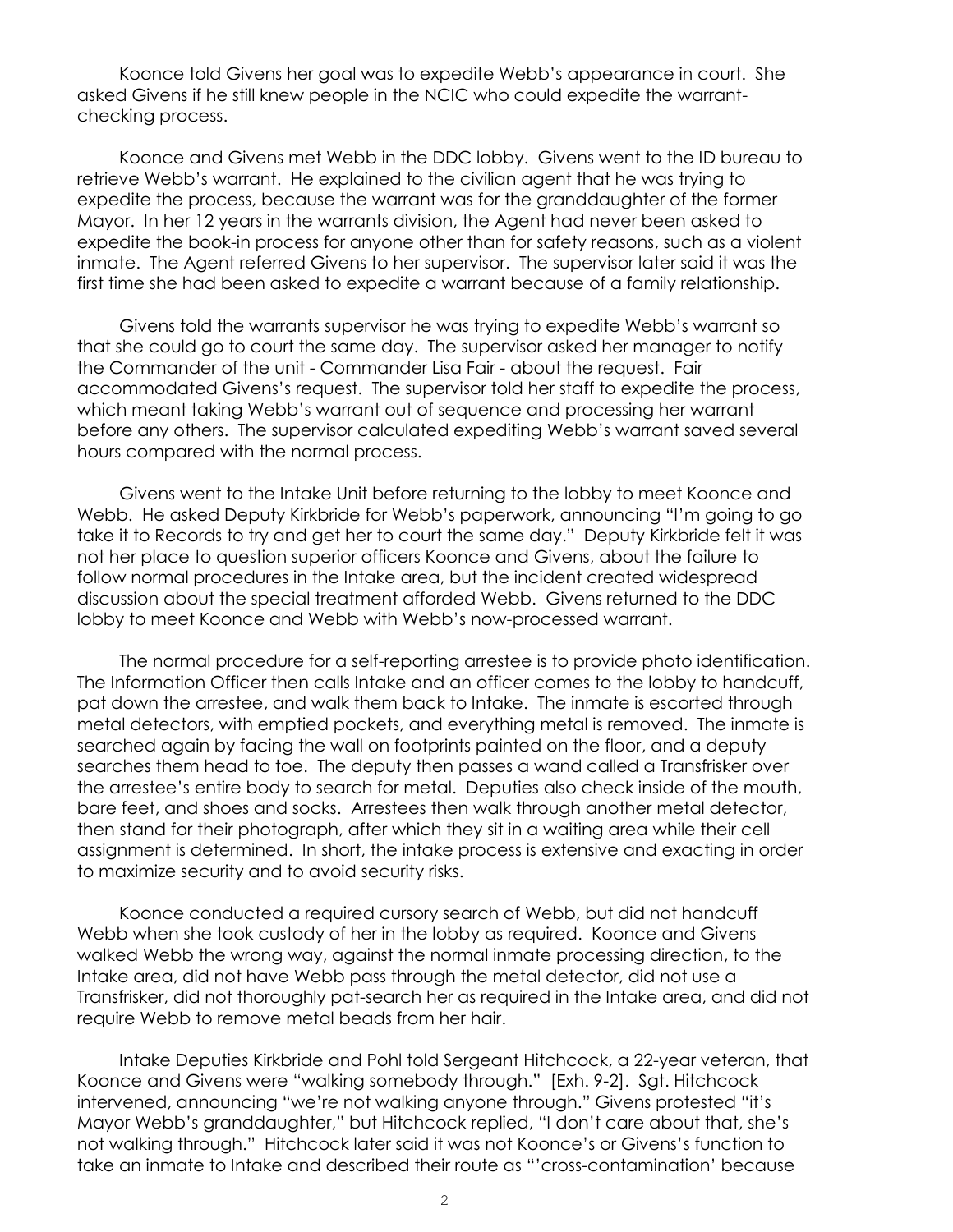everybody that's coming out already has their stuff and should be heading out… it's not an in-door."

Deputy Britton, also assigned to the Intake post, assumed Webb was being given a tour by Koonce and Givens since she was not handcuffed or searched. Deputy Sawyer approached Britton, telling him "that is former Mayor Wellington Webb's granddaughter and they want us to rush her through and this is bullshit and this is what Frank Gale got fired for and I'm not getting fired for it." <sup>2</sup>

Givens told Sgt. Jordan that Webb needed to be rushed through the process. Jordan replied "we don't do that anymore. That's an unlawful order." The request reminded Jordan about the Gale case. He was sufficiently concerned to contact Captain Gutierrez, who told him to treat Webb like anybody else, and advised Jordan to call Chief Oliva to advise him what was happening. Deputies Jarock and Vigil overheard the exchange between Jordan and Givens and said about the attempted curtailed procedure "that isn't right." They approached their supervisor, Hitchcock about it and were told "we don't rush anybody through the process; she will get processed just like everybody else." Jarock and Vigil, who dealt with the ID Bureau daily for a long time said, "we've never seen anybody's fingerprints clear that quick, even on days like holidays when we're really slow."

While in the Intake area, Givens and Koonce saw Deputy Foos, a 27-year deputy with eight years in the Records Unit. Givens advised Foos that the ex-Mayor's granddaughter was in Intake booking and asked Foos if Webb could be added to the court docket that day. Foos was unable to accommodate the request, explaining it takes 12 hours or more to clear a warrant. Givens had never asked Foos to expedite any other inmate's court appearance.

Later, Sgt. Jordan contacted Chief Oliva about the brouhaha caused by the unusual treatment afforded Webb. Oliva called Koonce and directed her to ensure there was no preferential treatment for Webb. Executive Director of Safety Stephanie O'Malley sent an email to Sheriff Firman directing him to treat her niece the same as any other inmate.

An investigation ensured into alleged misconduct by Givens. During his IA interview, Givens was asked about bringing Webb through Intake without following required procedures. He acknowledged "I don't think we intentionally avoided that process, but maybe the process got left out." [Exh. 19-37].Asked if he requested Webb's booking to be expedited based on Koonce telling him to do so, Givens replied "Well I wouldn't say 'telling." She was asking me if I knew somebody up in NCIC who could kinda speed this process up." He also explained "I don't really think its preferential treatment. I wouldn't say it's a favor because I don't know her. I was just trying to consciously get her through the process a little bit faster because it was asked of me by Koonce, and in my mind I didn't think I was really doing anything wrong or I wouldn't have did it."

Givens was served with a contemplation of discipline letter on March 30, 2017, and an amended notice on April 11, 2017. A contemplation of discipline meeting was held on May 31, 2017, which Givens attended with his attorneys Daniel Foster and Steve Wienczkowski. On June 16, 2017, the Agency served its notice of a two-day suspension on Givens, signed by the decision-maker, Shannon Elwell, Civil Review Administrator [Exhibit 1]. This appeal followed timely on June 21, 2017.

L

<sup>2</sup> Sawyer was referring to In re Gale, CSA 02-15 (11/23/15), *aff'd* In re Gale, CSB 02-15A (7/21/16). Gale, a high-ranking officer, was fired for allowing an inmate who was also a Captain in the Agency, to leave out the front door after her court appearance, without following normal and required protocols, then lying about his role in her improper release. Givens was a witness in that case.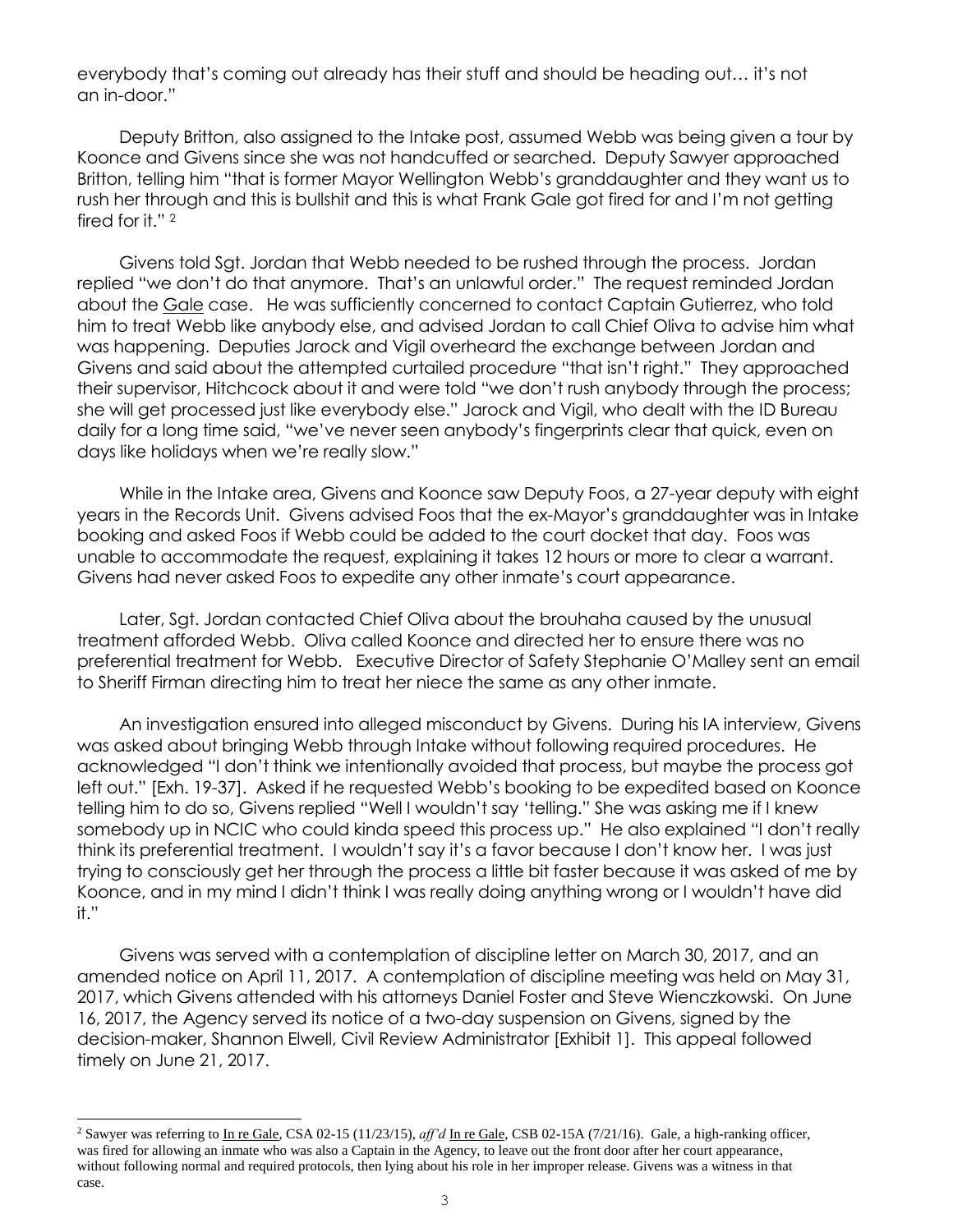# **IV. ANALYSIS**

### **A. Jurisdiction and Review**

Jurisdiction is proper under CSR §19-10 A.1.b, as the direct appeal of a suspension. I am required to conduct a *de novo* review, meaning to consider all the evidence as though no previous action had been taken. Turner v. Rossmiller, 532 P.2d 751 (Colo. App. 1975).

### **B. Burden and Standard of Proof**

The Agency retains the burden of persuasion, throughout the case, to prove Givens violated one or more cited sections of the Career Service Rules, and to prove its decision to suspend Givens's employment for two days complied with CSR 16-41. The standard by which the Agency must prove its claims is a preponderance of the evidence.

# **C. Career Service Rule Violations**

### **16-29 A. Neglect of duty or carelessness in performance of duties and responsibilities.**

The Agency claimed Givens violated this rule by claiming, in conclusory fashion, "he neglected his duty to 'use sound judgment and discretion in the performance of [his] duties.'" This circular reasoning, by quoting Agency Rule/Regulation 200.19, fails to provide notice what wrongdoing is to be addressed, and fails to connect any particular duty with any particular wrongdoing. Elwell's testimony at hearing was not any more helpful in identifying an enforceable duty. She testified Givens's violated this rule in that he neglected his "overarching duty as a member of the department, as well as a supervisor, to abide by the policies and procedures of the department... and to recognize when something was unlawful and respond accordingly." [Elwell testimony]. The Agency's conclusory statements failed to establish a violation of CSR 16-29 A.

**16-29 R. Conduct which violates the Career Service Rules, the City Charter, the Denver Revised Municipal Code, Executive Orders, written departmental or agency regulations, policies or rules, or any other applicable legal authority. When citing this subsection, a department or agency must cite the specific regulation, policy or rule the employee has violated.** 

#### **Denver Sheriff Departmental Rules and Regulations**

#### **200.19 Performance of Duties**

### **Deputy sheriffs and employees shall use sound judgment and discretion in the performance of duties.**

I infer from the Agency's notice of discipline, that Givens was alleged to have violated this departmental order when "he neglected his duty to 'use sound judgment and discretion in the performance of [his] duties….'" [Exh. 2-26]. Determining that a violation occurred by citing a rule ignores the obligation to connect conduct to the rule, and presents no claim.

The notice also alleged Givens "used poor judgment by blindly following Captain Koonce's order to bestow preferential treatment upon an inmate due to her familial associations." The second sentence suggests a violation in that Givens "blindly followed" Koonce's request.

As noted below, an officer must refuse to follow an illegitimate order or request. Givens claimed the refusal to obey Koonce may also have subjected him to discipline for failing to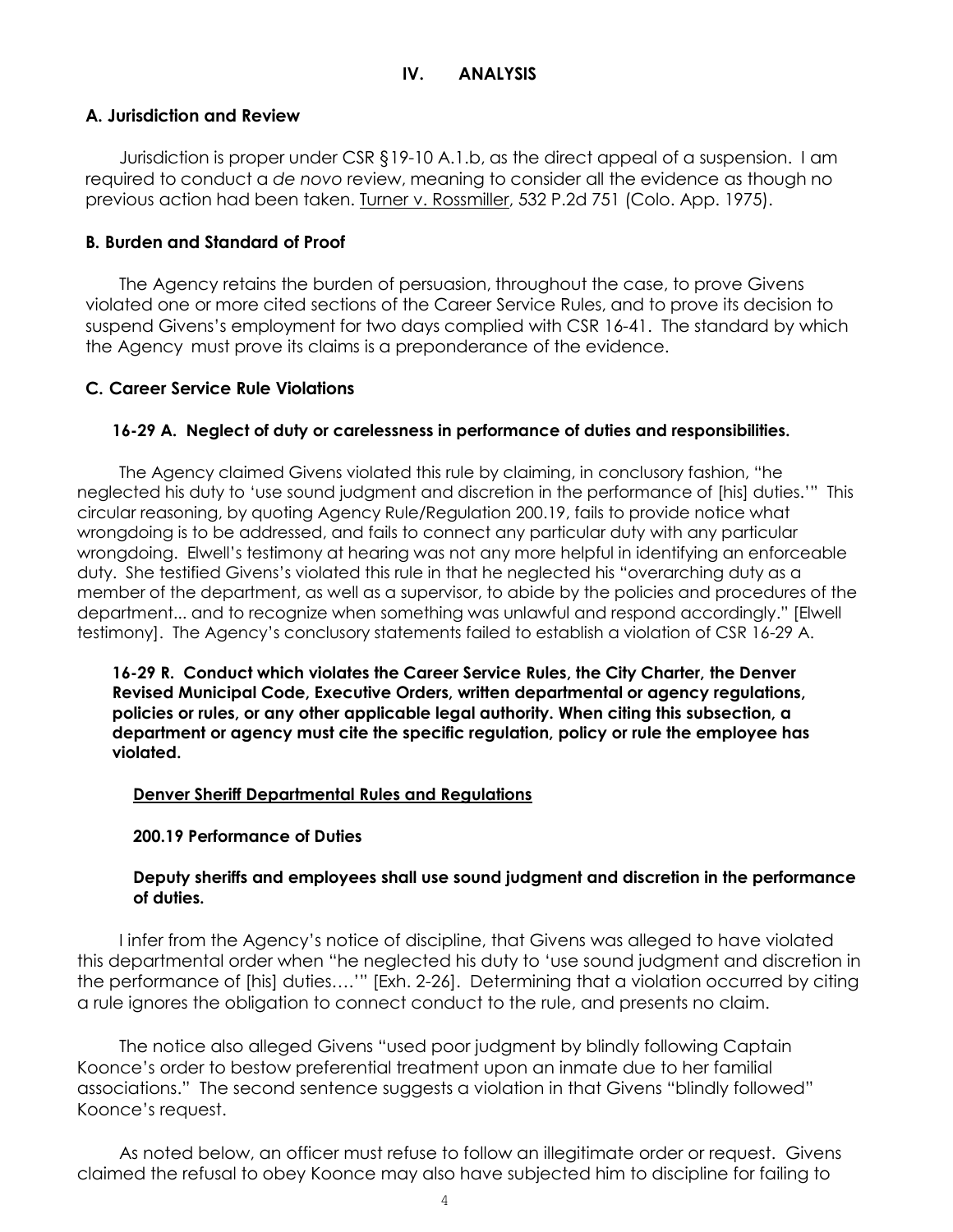obey an order. This "damned if you do, damned if you don't" allegation describes a legitimate conundrum for Agency subordinate officers. The obligation to distinguish between the two is precisely what RR 200.19 requires. Had other and more subordinate officers been confused about the propriety of Givens's conduct, Givens may have had a legitimate claim. But, there was widespread recognition that Givens's actions were somehow wrong, albeit without specifying this rule. That innate sense of "this is wrong" demonstrated the kind of judgment under this rule that Given should have, but failed to use. Similarly, the widespread and contemporaneous refusals to comply with Givens's and Koonce's wrongful orders actions demonstrated those officers' discretion to challenge those orders and actions. Givens's failure to exercise that same discretion, here to refuse an illegitimate order, was a violation of RR 200.19.

# **300.21.2 Impartial Attitude**

# **Deputy sheriffs and employees shall maintain a strictly impartial attitude in the performance of their duties.**

This rule includes a prohibition against the preferential treatment of arrestees and inmates. In re Wilson, CSA A038-17 (12/8/17); In re Koonce, CSA A034-17 (12/22/17).

Givens was a witness in the Gale termination. Thus, in addition to other officers' awareness that providing preferential treatment is improper, Givens was specifically on notice of the impropriety of preferential treatment due to his direct involvement in the Gale case.

Givens stated the preferential treatment rule in effect at the time applied only to members of the Agency, and was only later amended to include family members of Agency relatives. While true, that rule is not this rule. Many other members of the Agency, on September 8, 2017, inherently recognized conduct prohibited by RR 300.21.2 – the preferential treatment of any inmate, particularly one with some degree of celebrity status due to her family.

Givens claimed he simply carried out a request by his Captain and did not see any wrongdoing by pushing for Webb's expedited new-inmate processing. He also claimed his background in the military and in the Agency taught him to follow orders unquestioningly; however, in both military and quasi-military employment such as the Denver Sheriff's Department, it is axiomatic that one can and must refuse an illegitimate order. [*See* 10 U.S.C. § 890 art. 90; *see also* DSD RR 200.13]. Deputy Vigil recognized Givens's actions as such. "We don't do that [preferential treatment] any more… That's an unlawful order, Sergeant." Hitchcock refused Givens's request to expedite Webb's booking process. Deputies Jordan, Kirkbride, Sawyer, Jarok and Britton all recognized it was improper to expedite an inmate's intake, simply based on her family name. At a minimum, given the number of officers who challenged Givens's actions, he should at least have been alerted to seek clarification from a superior officer other than Koonce. Thus, while put in a difficult position by Koonce's request, Givens should have, but failed to recognize his insistence on expediting the clearance of Webb's warrant, his participation in shortcutting security protocol for processing Webb, and his attempt to have a Records deputy place Webb on the same-day court docket, improperly provided preferential treatment which demonstrated a partial attitude in violation of 300.21.2.

# **300.11.6 Conduct Prejudicial**

**Deputy Sheriffs and employees shall not engage in conduct prejudicial to the good order and effectiveness of the department or conduct that brings disrepute on or compromises the integrity of the city or the Department or conduct unbecoming which:**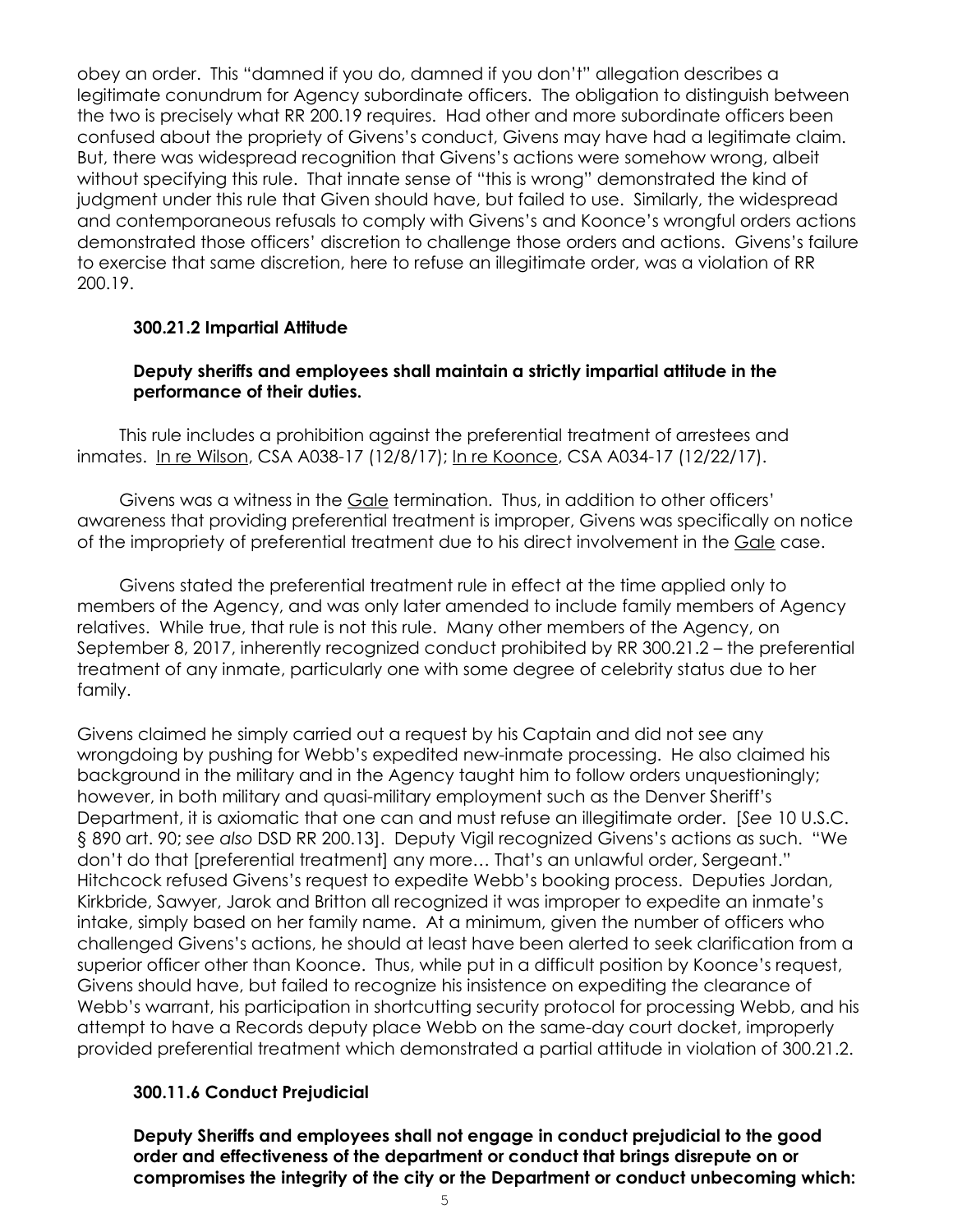**a. May or may not specifically be set forth in the Department rules and regulations or the Operations Manual; or**

**b. Causes harm greater than would reasonably be expected to result, regardless of whether the misconduct is specifically set forth in Department rules and regulations or the Operations Manual.**

**CSR 16-29 T. Conduct which is or could foreseeably:**

- **1. Be prejudicial to the good order and effectiveness of the department or agency;**
- **2. Bring disrepute on or compromises the integrity of the City; or**
- **3. Be unbecoming of a City employee**

Without specifying the connection between particular conduct and any particular portion of these rules, the Agency alleged Givens was in violation of both 16-29 T. and Agency RR 300.11.6 when he:

…placed subordinates in jeopardy of unjustified discipline and led to an environment in which "all hell broke loose" among veteran officers who were fearful of being disciplined and held responsible for carrying our Sergeant Givens's and Captain Koonce's orders that were so clearly in flagrant violation of commonly understood policies and rules. The ensuing "commotion" and "rumblings" reverberated throughout the shocked and disturbed Intake Unit and ultimately the Department. The IAB file contains multiple complaints and statements by involved deputies and sergeants expressing their shock and dismay at being placed in a position where they would have to violate policy at the behest of a superior officer. Therefore, not only did Sergeant Givens engage in misconduct that brought disrepute on the Department, it also compromised the Department's integrity, and was conduct unbecoming of one who is entrusted to providing "quality leadership."

# [Exh. 1-27].

Despite the vagueness of the first part of the paragraph above, the second part of the paragraph described concrete and justifiable concerns by various officers in reaction to seeing Givens cut corners and subvert post orders in his attempt to expedite Webb's appearance in court. Givens's shortcuts were, for that reason, prejudicial to the good order (i.e. not cutting corners) and effectiveness (in maintaining security) of the Agency in violation of RR 300.11.6.a. The same evidence proving a violation of this subpart also proves, for the same reasons, that Givens violated CSR 16-29 T.1., conduct prejudicial to the good order and effectiveness of the Agency.

The Agency presented no evidence that expressly or readily implicated RR 300.11.6, subpart b., above. Thus, no violation was established under that subsection; nor did the Agency present sufficient evidence to link particular conduct to subparts 2. or 3. under CSR 16- 29 T. Any allegation that inferred a violation of either of those sections fails for lack of notice and lack of proof.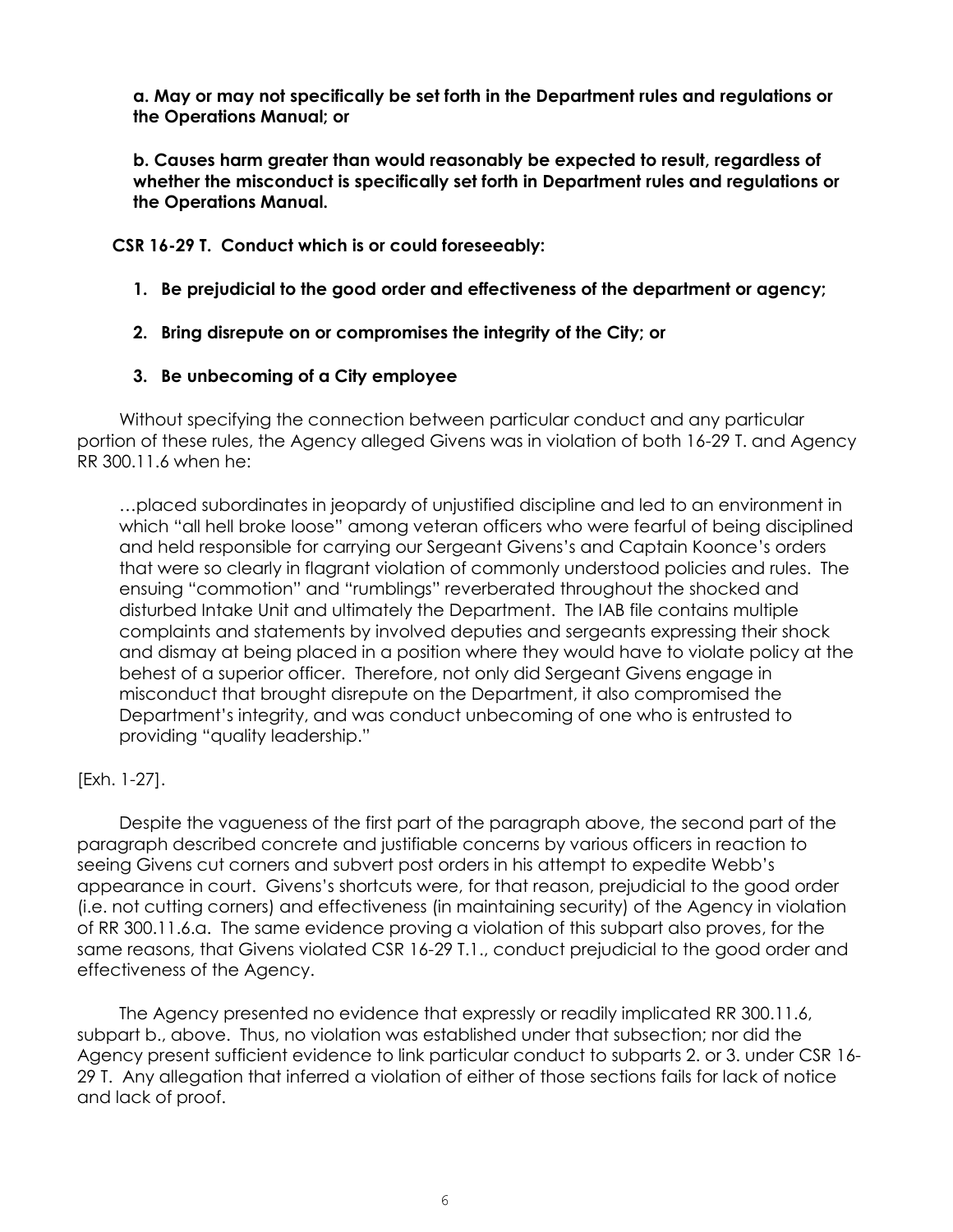# **V. DEGREE OF DISCIPLINE**

The purpose of discipline is to correct inappropriate behavior if possible. Appointing authorities are directed by CSR 16-41 to consider the severity of the offense, an employee's past record, and the penalty most likely to achieve compliance with the rules. CSR 16-41.

### **A. Seriousness of the proven offenses**

Givens's actions unjustly alarmed a large number of sergeants, deputies and civilian employees with whom he crossed paths on September 8, 2016. Some reacted with anger and refutation of Givens's actions rather than fear, but it is apparent those varied reactions were all borne out of a legitimate concern that Givens's actions improperly compromised security and placed them in jeopardy of discipline, as several officers recognized by their references to the Gale case.

The Agency determined the degree of discipline according to its disciplinary matrix. Under that standard, Givens's conduct fell into a Category C violation. Conduct under this category is described as follows.

# **Conduct that has a pronounced negative impact on the operations or professional image of the Department, or on relationships with other deputy sheriffs, employees, agencies, or the public.**

[Exh. 2-89].

By comparison Category B conduct is described in the matrix as:

# **Conduct that has more than a minimal negative impact on the operations or professional image of the department; or that negatively impacts relationships with other deputy sheriffs, employees, agencies or the public.**

# [Exh. 2-88].

Givens shortcutted established Intake Unit standards, and ignored others. The Agency aptly categorized those actions as having a pronounced negative impact on those operations. Similarly, the substantial concerns of many deputies and sergeants affected by Givens's actions were correctly deemed to have a pronounced negative effect on relationships with those officers. For those reasons, the Agency's election of Category C, with a presumptive penalty of a two-day suspension, was within the range of options available to a reasonable and prudent administrator, and consistent with CSR 16-41. In re Economakos, CSB 28-13 (3/27/14). The extent of Givens's running roughshod over established safety procedures, and jeopardizing fellow-officers careers, merits consideration as an aggravating factor under both the Agency's matrix and pursuant to CSR 16-41.

# **B. Prior Record**

Givens had no prior discipline in his 23 years with the Agency. That record was noted in the notice of discipline, and deserves to be considered as a mitigating factor.